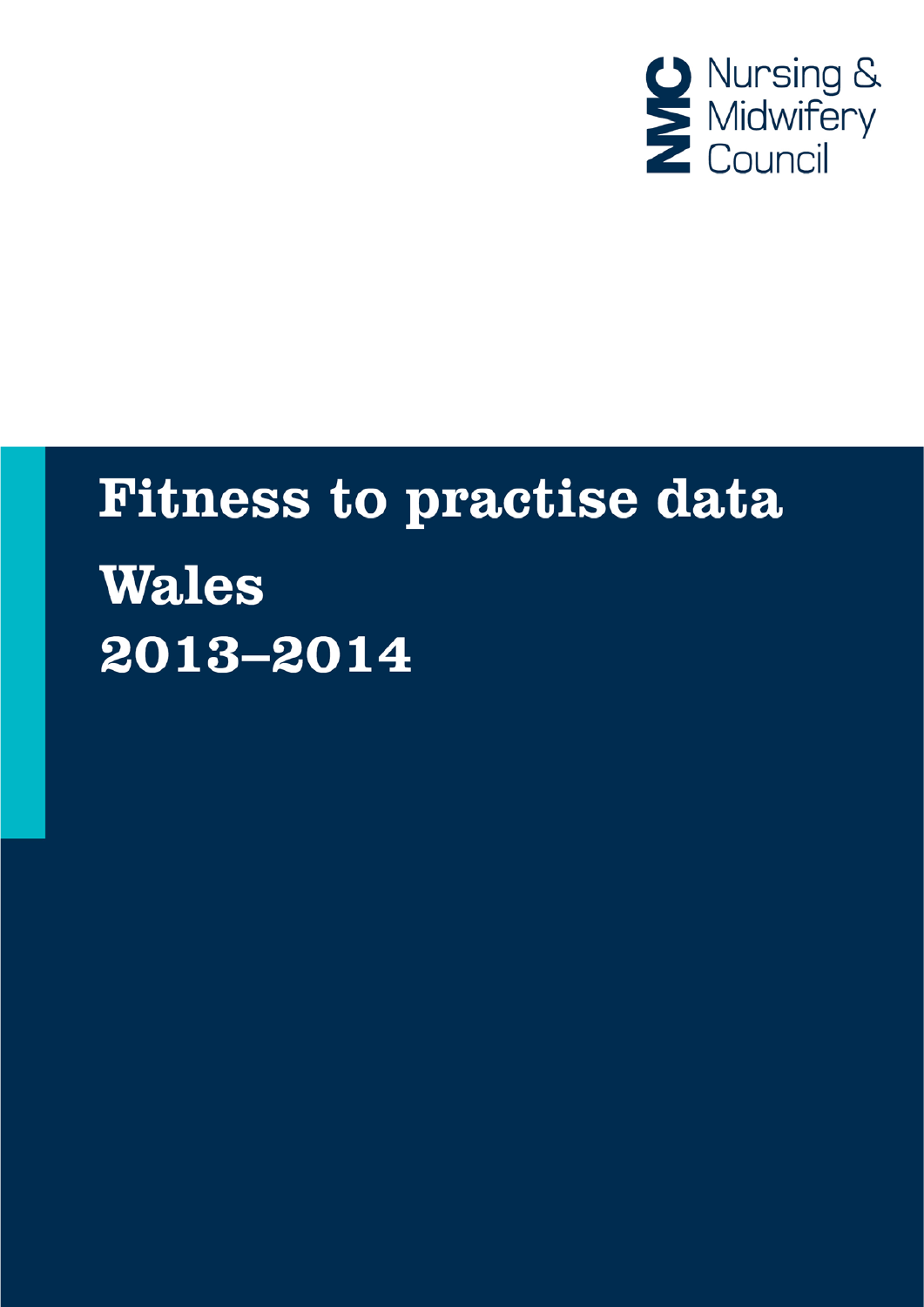## **Introduction**

This report is a supplement to the Nursing and Midwifery Council annual fitness to practise report 2013–2014. The annual fitness to practise report explains our work across the UK, while this supplement focuses exclusively on the group of NMC registrants (nurses and midwives) who were registered with an address in Wales on 31 March 2014. Supplements that focus on those with registered addresses in England, Scotland and Northern Ireland are also available.

This supplement explains the number and types of cases the NMC looked at and what happened in cases of those with a registered address in Wales.

## **Referrals to the NMC**

As shown in the chart below, of the 3,925 identifiable new referrals raising concerns about nurses and midwives received by the NMC in 2013–2014 230 (six percent) of the nurses and midwives are known to have had a registered address in Wales on 31 March 2014. This is broadly in line with the proportion on the register.

It is important to note that this group are identified by their 'registered address' which is the residential address that is provided to the NMC by the registrant. While it is likely that this will be in the same region as the nurse is currently living and working, it is possible for the registrant to not yet have their updated residential address having moved or be working away from their region of residence.

| <b>Country</b>                      | <b>Number on</b><br>register | <b>Percentage</b><br>of register | <b>Number of</b><br>referrals | <b>Percentage</b><br>of referrals |
|-------------------------------------|------------------------------|----------------------------------|-------------------------------|-----------------------------------|
| England                             | 537,140                      | 79%                              | 3,164                         | 81%                               |
| Scotland                            | 68,050                       | 10%                              | 374                           | 10%                               |
| Wales                               | 34,259                       | 5%                               | 230                           | 6%                                |
| Northern Ireland                    | 23,291                       | 3%                               | 122                           | 3%                                |
| Overseas (including EU)             | 18,118                       | 3%                               | 35                            | Less than 1%                      |
| <b>Total</b>                        | 680,858                      | 100%                             | 3,925                         | 100%                              |
| Unidentified referrals <sup>2</sup> |                              |                                  | 762                           |                                   |
| <b>Total referrals</b>              | $\overline{\phantom{a}}$     | -                                | 4,687                         |                                   |

## **Table 1: New referrals by country compared to registration by country [1](#page-1-0)**

## **Who referred cases to us in 2013–2014?**

Anyone can tell us if they have a concern about a nurse or midwife's fitness to practise. The table and chart below show (for nurses and midwives registered in Wales) the proportion of referrals received from the various sources.

<span id="page-1-0"></span> $\frac{1}{1}$ Refers to the country in which the registered address of a nurse or midwife is situated. <sup>2</sup>

<span id="page-1-1"></span>At 31 March 2014, there were 762 unidentified referrals. This number includes referrals that were received and closed during 2013–2014 because a registered nurse or midwife could not be identified and cases where we had yet to identify a registered nurse or midwife by 31 March 2014.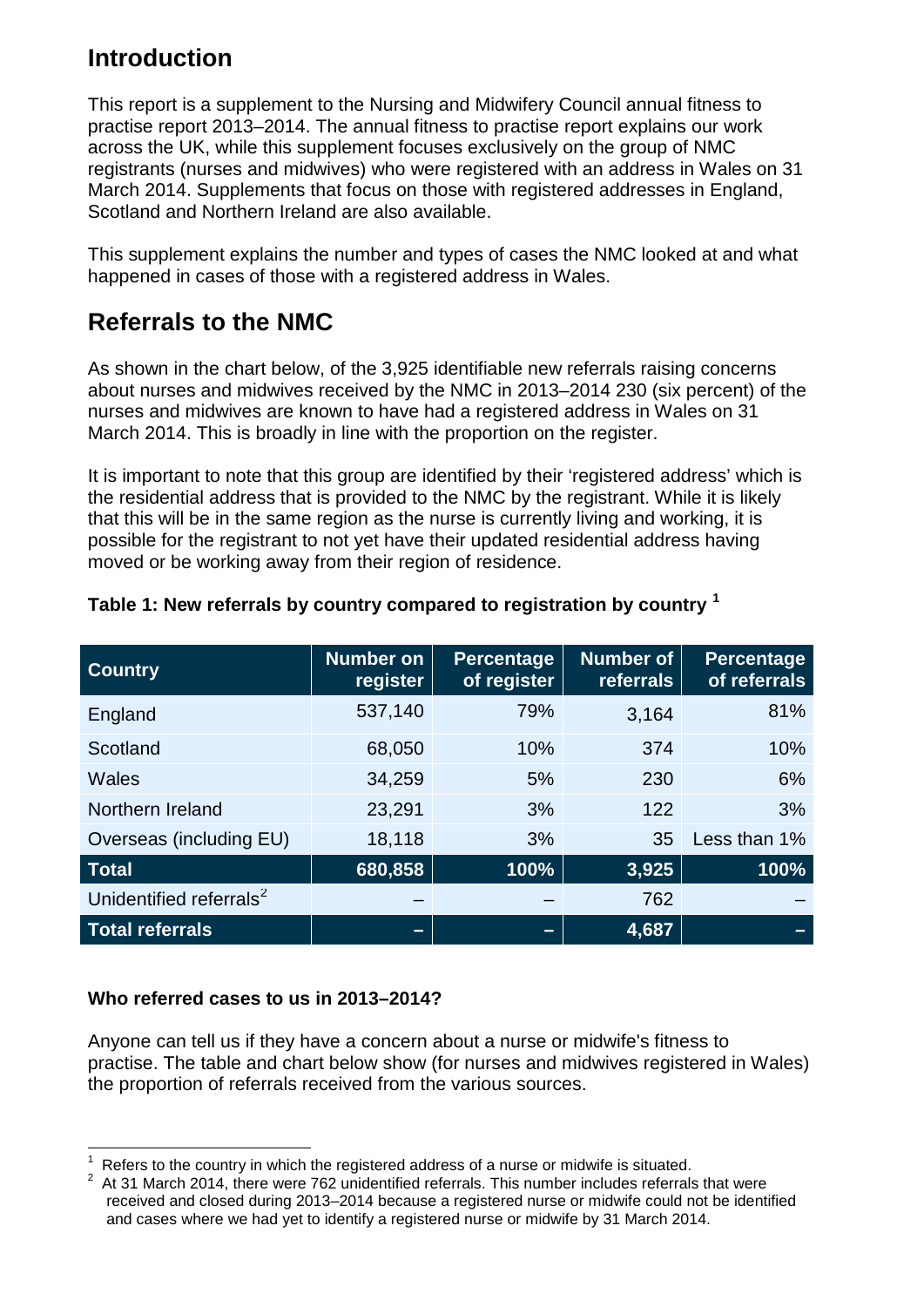**Table 2: Source of referrals about nurses and midwives registered in Wales in 2013–2014**

| <b>Source of new referrals</b>                              | <b>Percentage</b> |
|-------------------------------------------------------------|-------------------|
| Employer                                                    | 46%               |
| Member of public, service user or patient                   | 20%               |
| Police                                                      | 12%               |
| Other (including lawyer, coroners and colleagues referrals) | 9%                |
| Self referral                                               | 8%                |
| <b>NMC Registrar</b>                                        | 4%                |
| Other regulatory or professional body                       | $1\%$             |
| Referrer unknown                                            | Less than 1%      |
| <b>Total</b>                                                | 100%              |

**Chart 1: Source of referrals about nurses and midwives registered in Wales in 2013-2014**

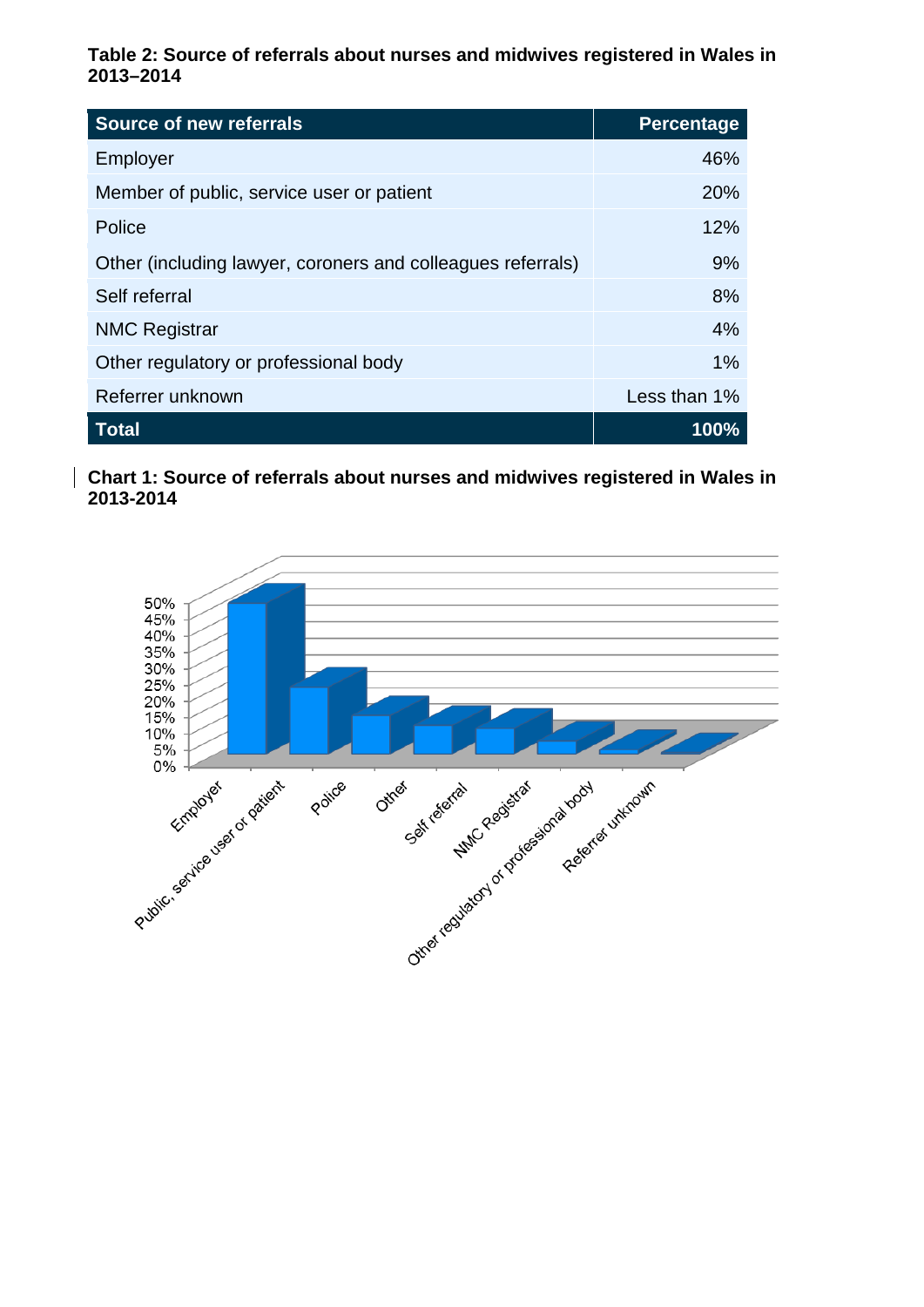## **Nature of allegations referred to us**

The table below shows the main types of allegations made in new referrals we received during 2013–2014 relating to nurses and midwives with a registered address in Wales.

Many cases involve more than one type of allegation about a particular nurse or midwife. The data is therefore based on the proportion of allegations rather than the proportion of cases.

| Table 3: Breakdown of all allegation types |  |  |  |  |
|--------------------------------------------|--|--|--|--|
|--------------------------------------------|--|--|--|--|

| <b>Types of allegations*</b> | <b>Percentage</b> |
|------------------------------|-------------------|
| Misconduct                   | 75%               |
| Criminal                     | 15%               |
| Health                       | 4%                |
| Lack of competence           | 4%                |
| Police investigation         | 2%                |
| <b>Total</b>                 | 100%              |

\*The percentages in this table do not relate to individual referrals but individual allegations. Some referrals contain more than one allegation type therefore they will appear in more than one allegation category.



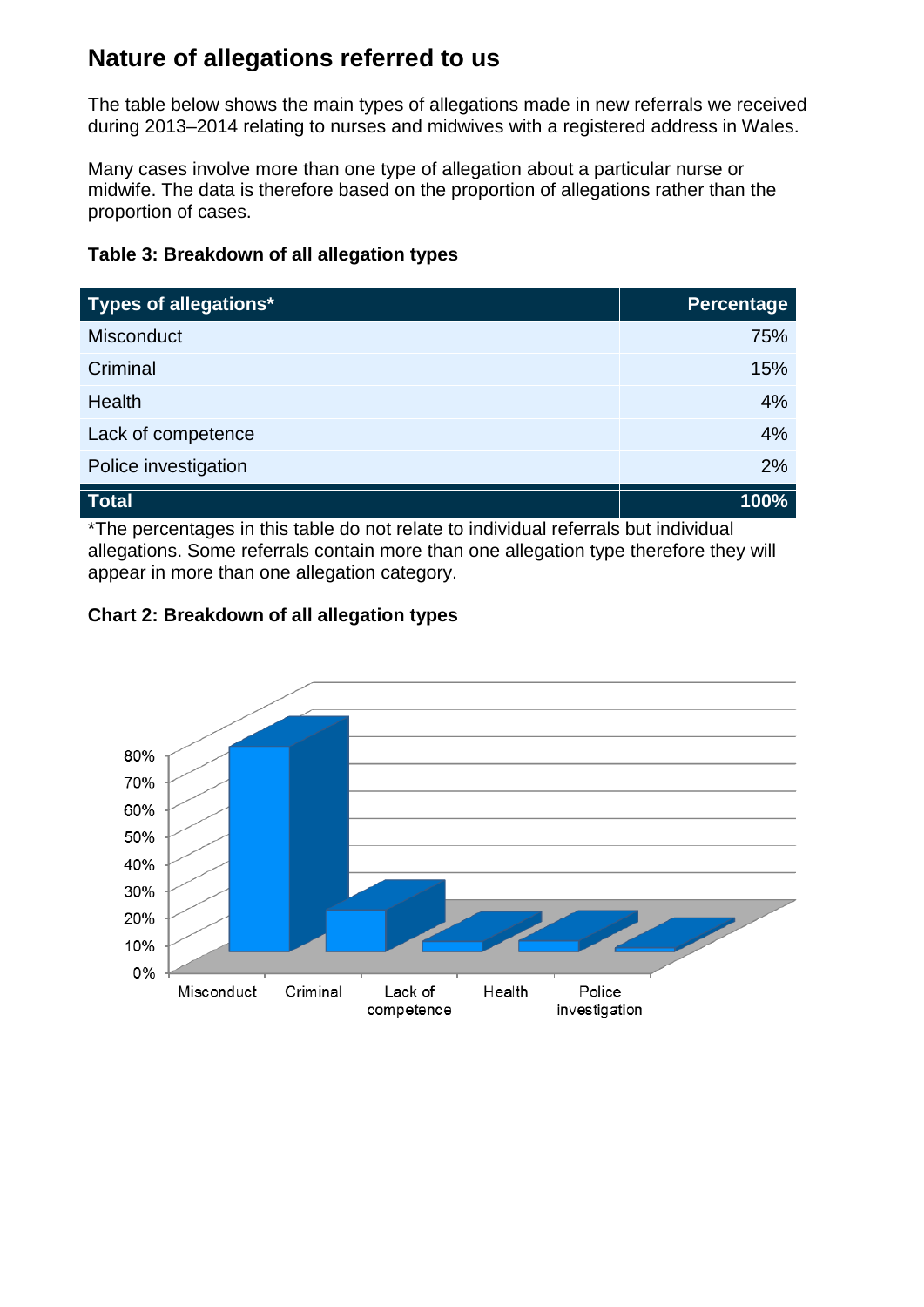## **Interim order outcomes**

We are the only organisation with the power to prevent nurses and midwives from practising in the UK if they present a risk to patient safety.

Where the public's health and wellbeing is at immediate and serious risk, we can take urgent action and impose 'interim orders'. In this situation, a practice committee panel will look at whether to suspend the nurse or midwife straight away, or restrict how they can practise, until we can thoroughly investigate the case.

We constantly assess all cases throughout the process, so that if new information comes to light at any time which suggests that there is a serious immediate risk to the public, we can consider whether an interim order is needed.

Hearings to consider an interim order take place in public. A panel will consider whether the interim order is:

- necessary to protect the public;
- in the public interest: and
- in the nurse's or midwife's interest.

The table and chart below show, for the 42 interim orders that were imposed on nurses and midwives registered in Wales, the relative proportions of interim suspension orders and interim conditions of practice orders.

#### **Table 4: Interim orders imposed on nurses and midwives with a registration address in Wales in 2013–2014**

| Interim order decisions              | Number of interim orders Percentage |      |
|--------------------------------------|-------------------------------------|------|
| Interim suspension order             | -21                                 | .50% |
| Interim conditions of practice order | -21                                 | .50% |
| Total interim orders imposed         | 42                                  | 100% |

#### **Chart 3: Interim orders imposed 2013–2014**

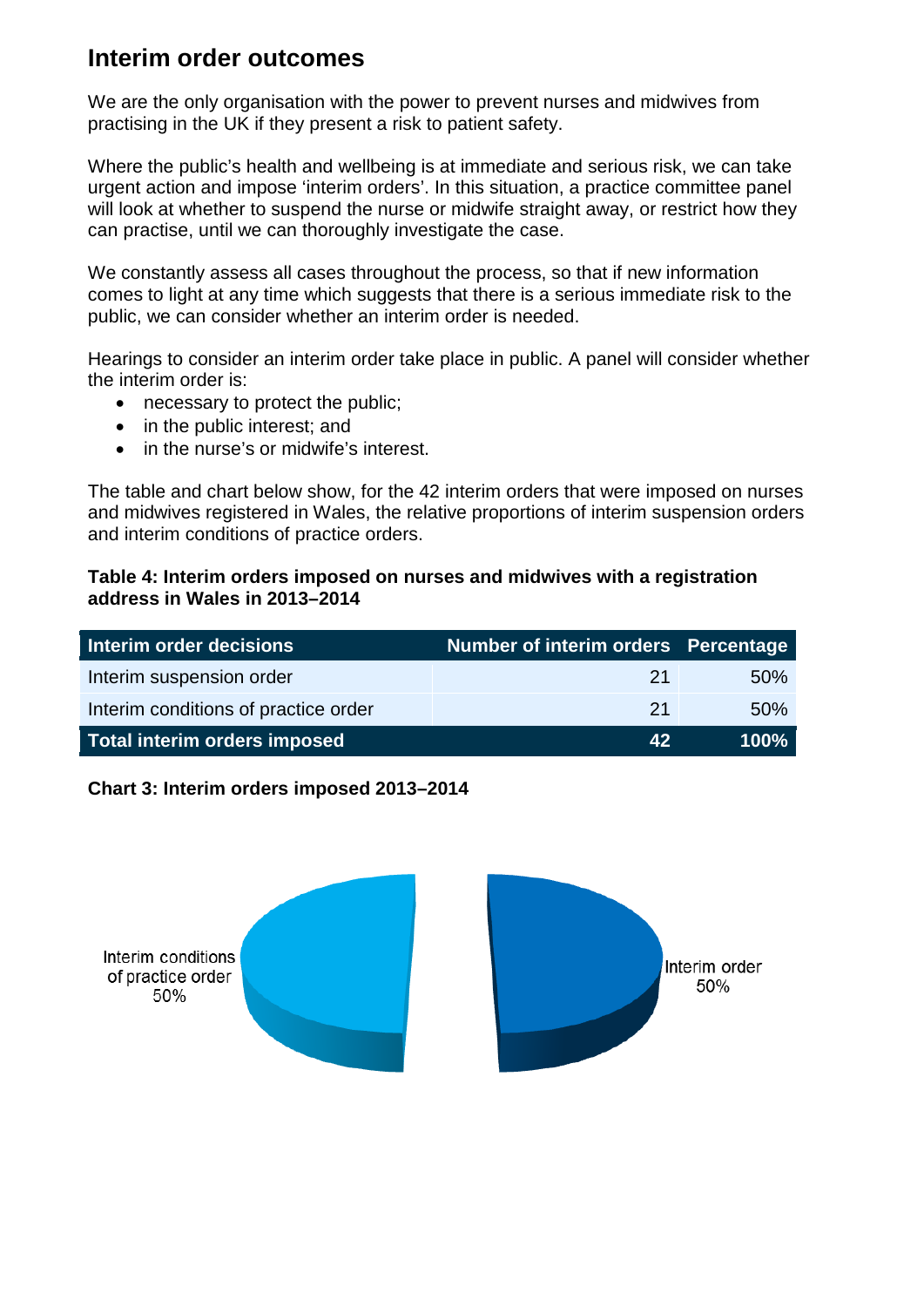## **Investigating Committee outcomes**

Once we are satisfied that the case is one for us to deal with and we have carried out an investigation, the case is considered by a panel of the Investigating Committee (IC). The IC panel decides if there is a case to answer. This means that they must decide whether there is a real prospect that the allegation could be proved at the adjudication stage.

If an IC panel decides there is no case to answer, the matter is closed. However, the case can be reopened if another referral is made about the same nurse or midwife within three years.

If a panel decides there is a case to answer, it sends the case to the Conduct and Competence Committee (CCC) or the Health Committee (HC), depending on the nature of the allegations.

The table and chart below show, for the 166 cases (for nurses and midwives registered in Wales) referred to investigating committee, the relative proportions referred to adjudication or resulting in 'no case to answer'.

#### **Table 5: Investigating Committee final outcomes for nurses and midwives registered in Wales**

| <b>Investigating Committee final outcomes</b>       | Number of<br>cases | Percentage |
|-----------------------------------------------------|--------------------|------------|
| Refer to Conduct and Competence Committee (CCC)     | 68                 | 41%        |
| Refer to Health Committee (HC)                      | 4                  | 2%         |
| <b>Total referred for adjudication</b>              | 72                 | 43%        |
| No case to answer                                   | 94                 | 57%        |
| <b>Total Investigating Committee final outcomes</b> | 166                | 100%       |

**Chart 4: Investigating Committee final outcomes for nurses and midwives registered in Wales**

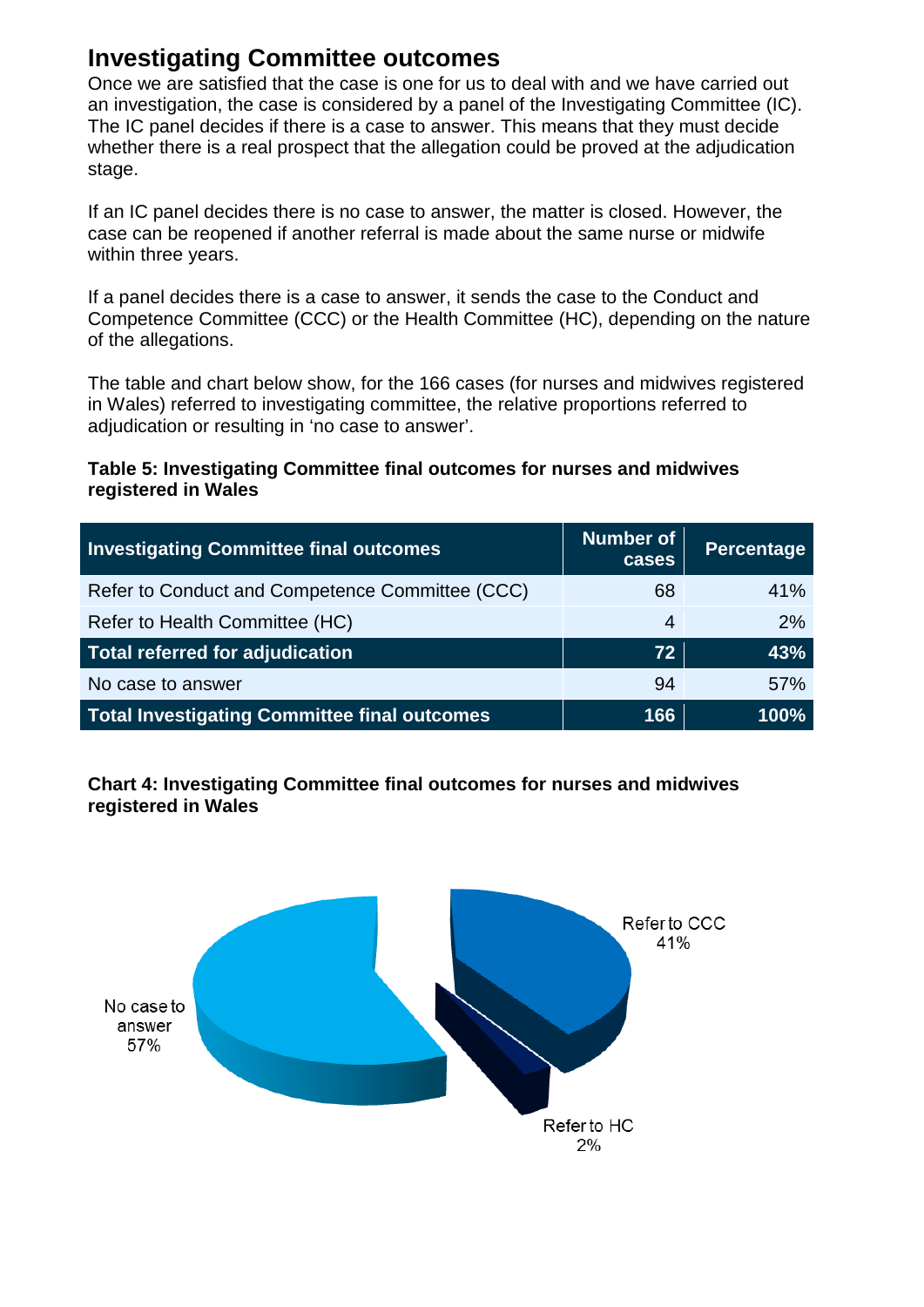# **Adjudications**

#### **Conduct and Competence Committee and Health Committee final outcomes**

The Conduct and Competence Committee considers and makes final decisions on cases involving concerns about the conduct or competence of a nurse or midwife. The committee can send a case to the Health Committee for a decision if it considers that the issues raised are more appropriate for that committee provided that the allegations are not serious enough that they could result in a striking-off order.

The Health Committee considers cases where a nurse or midwife's fitness to practise may be impaired due to physical or mental health issues. It can send a case to the Conduct and Competence Committee for a decision if it considers that the concerns raised relate more to a nurse or midwife's conduct or competence than health issues.

For nurses or midwives whose registered address is in Wales, the hearing will take place in Wales. The outcomes, including any interim orders, will apply throughout the UK, not just to practice as a nurse or midwife in Wales.

#### **Table 6: CCC and HC final adjudication outcomes**

The total number of cases in which fitness to practise was found to be impaired represents approximately 0.17% of the total number of registered nurses and midwives with a registered address in Wales. A small proportion of these cases were resolved through consensual panel determinations.

| <b>CCC and HC final adjudication outcomes</b> | <b>Number</b><br>of cases | Percentage |
|-----------------------------------------------|---------------------------|------------|
| Striking-off orders <sup>3</sup>              | 25                        | 32%        |
| <b>Suspension orders</b>                      | 16                        | 21%        |
| Conditions of practice orders                 | 13                        | 17%        |
| <b>Caution orders</b>                         | 5                         | 7%         |
| Fitness to practise impaired – no sanction    | $\Omega$                  | 0%         |
| <b>Total</b>                                  | 59                        | 77%        |
| Fitness to practise not impaired              | 18                        | 23%        |
| <b>Total final outcomes</b>                   | 77                        | $ 100\% $  |

<span id="page-6-0"></span> $3$  These include decisions made on review of a substantive order imposed at an earlier stage.